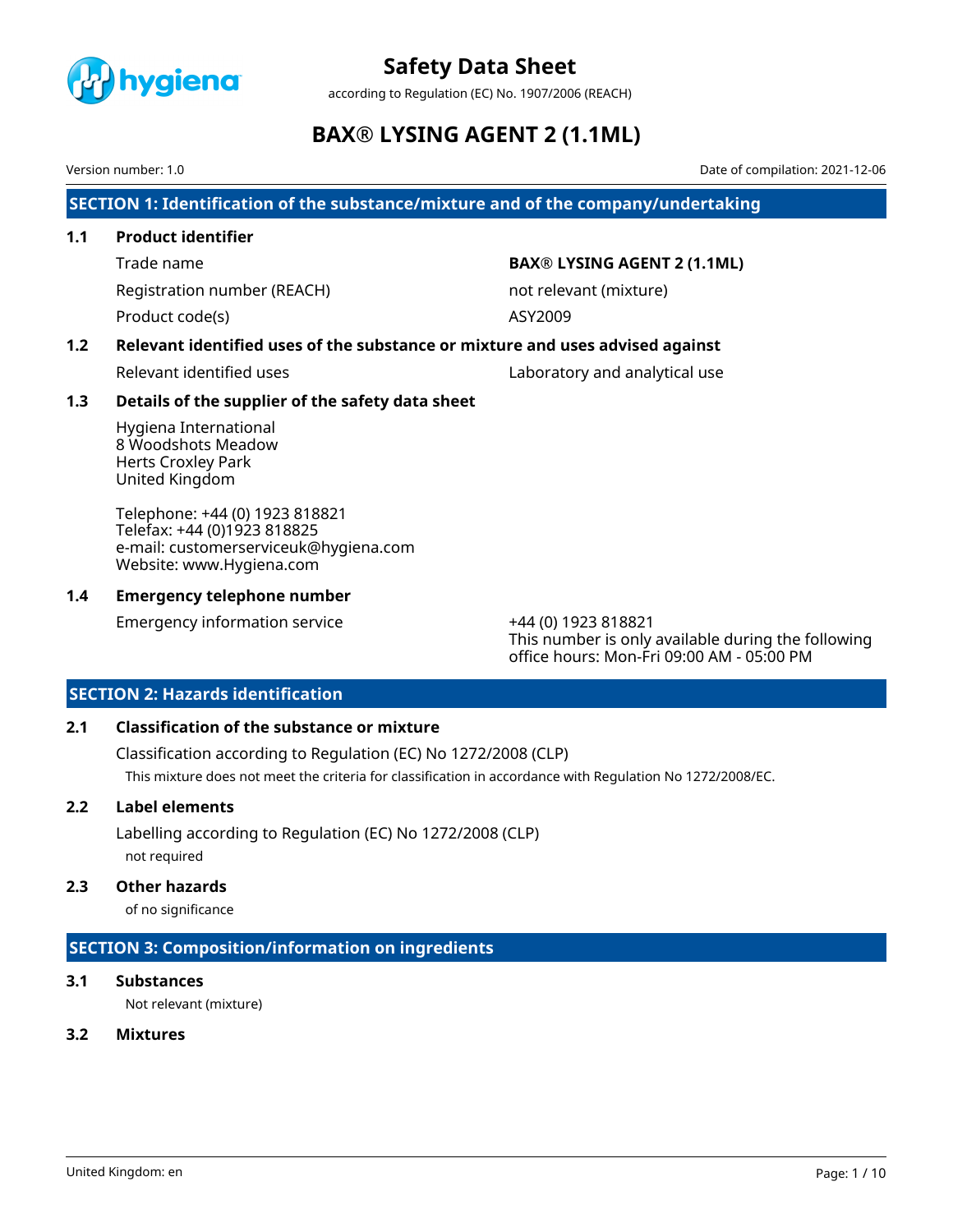

according to Regulation (EC) No. 1907/2006 (REACH)

# **BAX® LYSING AGENT 2 (1.1ML)**

Version number: 1.0 Date of compilation: 2021-12-06

#### Description of the mixture

| Name of substance  | <b>Identifier</b>    | $Wt\%$    | <b>Classification acc. to GHS</b> | <b>Pictograms</b> |
|--------------------|----------------------|-----------|-----------------------------------|-------------------|
| Pyrogen Free Water | CAS No<br>7732-18-5  | $\geq 90$ |                                   |                   |
| Mutanolysin        | CAS No<br>55466-22-3 | $0.1 - 1$ |                                   |                   |

For full text of abbreviations: see SECTION 16.

#### **SECTION 4: First aid measures**

#### **4.1 Description of first aid measures**

#### General notes

Do not leave affected person unattended. Remove victim out of the danger area. Keep affected person warm, still and covered. Take off immediately all contaminated clothing. In all cases of doubt, or when symptoms persist, seek medical advice. In case of unconsciousness place person in the recovery position. Never give anything by mouth.

#### Following inhalation

If breathing is irregular or stopped, immediately seek medical assistance and start first aid actions. Provide fresh air.

#### Following skin contact

Wash with plenty of soap and water.

#### Following eye contact

Remove contact lenses, if present and easy to do. Continue rinsing. Irrigate copiously with clean, fresh water for at least 10 minutes, holding the eyelids apart.

#### Following ingestion

Rinse mouth with water (only if the person is conscious). Do NOT induce vomiting.

#### **4.2 Most important symptoms and effects, both acute and delayed**

Symptoms and effects are not known to date.

#### **4.3 Indication of any immediate medical attention and special treatment needed**

none

# **SECTION 5: Firefighting measures**

### **5.1 Extinguishing media**

Suitable extinguishing media Water spray, BC-powder, Carbon dioxide (CO2)

Unsuitable extinguishing media

Water jet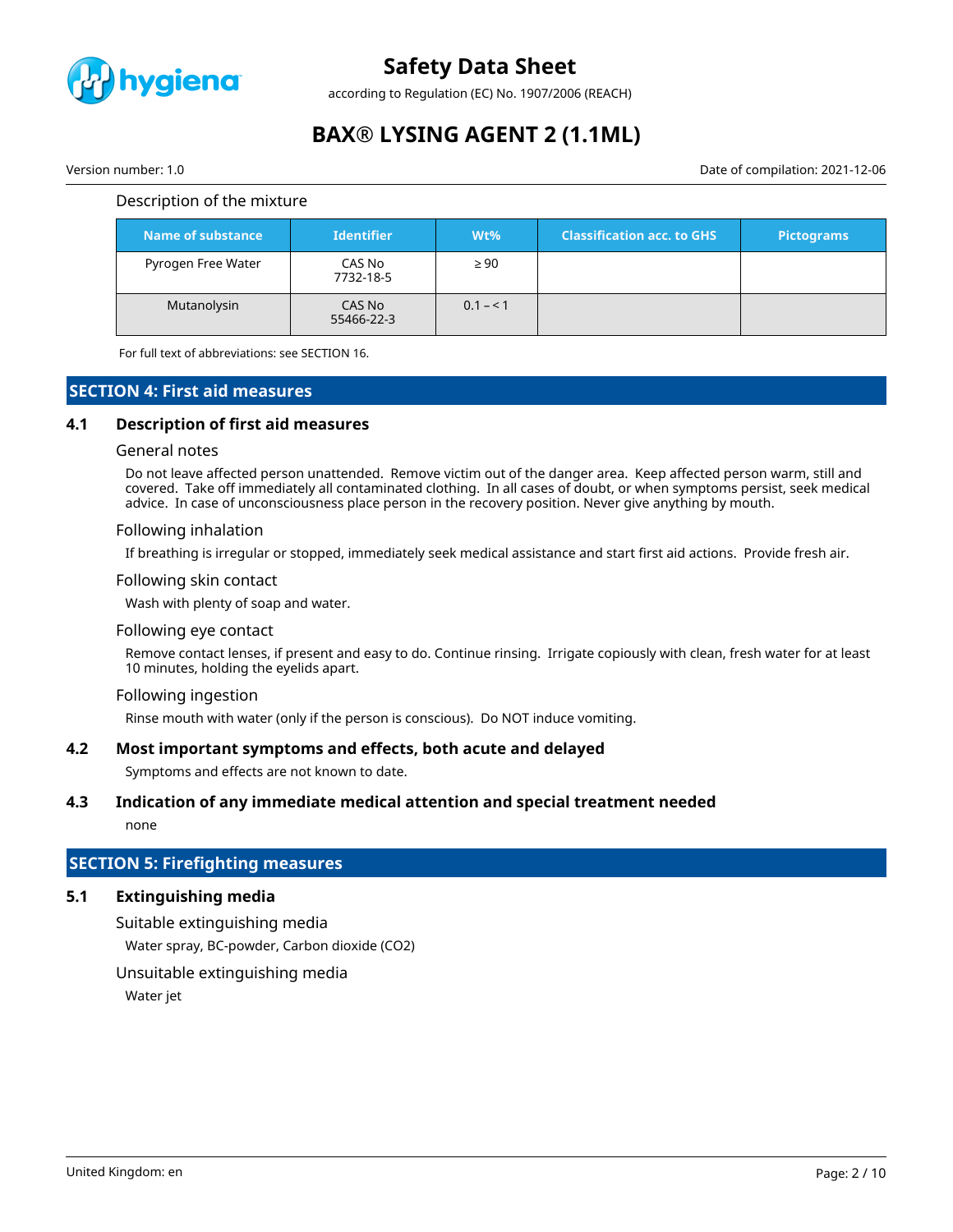

according to Regulation (EC) No. 1907/2006 (REACH)

# **BAX® LYSING AGENT 2 (1.1ML)**

Version number: 1.0 Date of compilation: 2021-12-06

#### **5.2 Special hazards arising from the substance or mixture**

#### **5.3 Advice for firefighters**

In case of fire and/or explosion do not breathe fumes. Co-ordinate firefighting measures to the fire surroundings. Do not allow firefighting water to enter drains or water courses. Collect contaminated firefighting water separately. Fight fire with normal precautions from a reasonable distance.

#### **SECTION 6: Accidental release measures**

#### **6.1 Personal precautions, protective equipment and emergency procedures**

For non-emergency personnel

Remove persons to safety.

For emergency responders

Wear breathing apparatus if exposed to vapours/dust/spray/gases.

#### **6.2 Environmental precautions**

Keep away from drains, surface and ground water. Retain contaminated washing water and dispose of it.

#### **6.3 Methods and material for containment and cleaning up**

Advice on how to contain a spill

Covering of drains

#### Advice on how to clean up a spill

Wipe up with absorbent material (e.g. cloth, fleece). Collect spillage: sawdust, kieselgur (diatomite), sand, universal binder

Appropriate containment techniques

Use of adsorbent materials.

Other information relating to spills and releases

Place in appropriate containers for disposal. Ventilate affected area.

#### **6.4 Reference to other sections**

Personal protective equipment: see section 8. Incompatible materials: see section 10. Disposal considerations: see section 13.

#### **SECTION 7: Handling and storage**

#### **7.1 Precautions for safe handling**

#### Recommendations

- Measures to prevent fire as well as aerosol and dust generation

Use local and general ventilation. Use only in well-ventilated areas.

Advice on general occupational hygiene

Wash hands after use. Do not eat, drink and smoke in work areas. Remove contaminated clothing and protective equipment before entering eating areas. Never keep food or drink in the vicinity of chemicals. Never place chemicals in containers that are normally used for food or drink. Keep away from food, drink and animal feedingstuffs.

#### **7.2 Conditions for safe storage, including any incompatibilities**

#### Control of effects

Protect against external exposure, such as

frost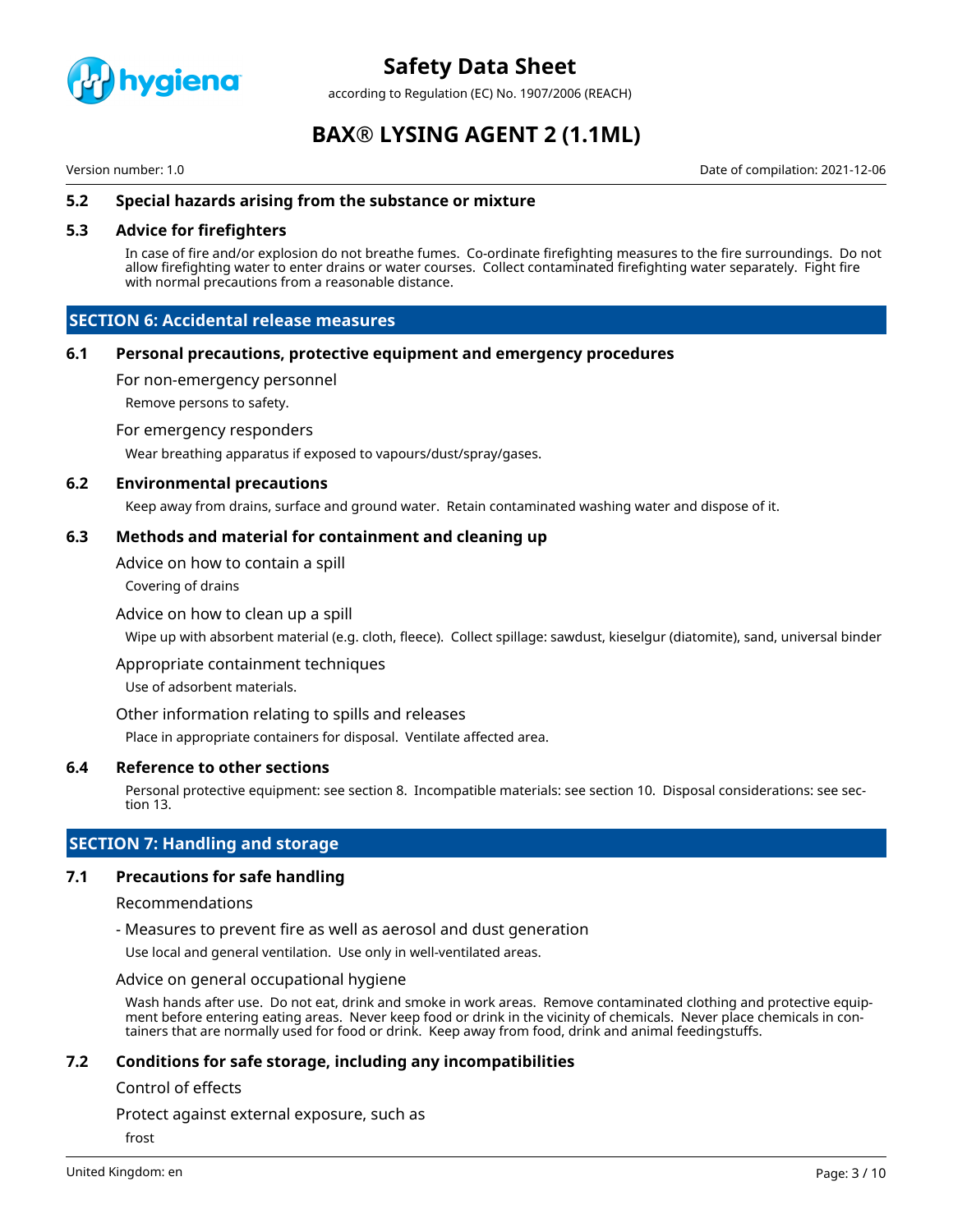

according to Regulation (EC) No. 1907/2006 (REACH)

# **BAX® LYSING AGENT 2 (1.1ML)**

Version number: 1.0 Date of compilation: 2021-12-06

#### **7.3 Specific end use(s)**

See section 16 for a general overview.

#### **SECTION 8: Exposure controls/personal protection**

#### **8.1 Control parameters**

This information is not available.

#### **8.2 Exposure controls**

#### Appropriate engineering controls

General ventilation.

#### Individual protection measures (personal protective equipment)

#### Eye/face protection

Wear eye/face protection.

#### Skin protection

#### - Hand protection

Wear suitable gloves. Chemical protection gloves are suitable, which are tested according to EN 374. Check leak-tightness/impermeability prior to use. In the case of wanting to use the gloves again, clean them before taking off and air them well. For special purposes, it is recommended to check the resistance to chemicals of the protective gloves mentioned above together with the supplier of these gloves.

#### - Other protection measures

Take recovery periods for skin regeneration. Preventive skin protection (barrier creams/ointments) is recommended. Wash hands thoroughly after handling.

#### Respiratory protection

In case of inadequate ventilation wear respiratory protection.

#### Environmental exposure controls

Use appropriate container to avoid environmental contamination. Keep away from drains, surface and ground water.

### **SECTION 9: Physical and chemical properties**

#### **9.1 Information on basic physical and chemical properties**

| Physical state                                              | liquid          |
|-------------------------------------------------------------|-----------------|
| Colour                                                      | not determined  |
| Odour                                                       | characteristic  |
| Melting point/freezing point                                | not determined  |
| Boiling point or initial boiling point and boiling<br>range | not determined  |
| Flammability                                                | non-combustible |
| Lower and upper explosion limit                             | not determined  |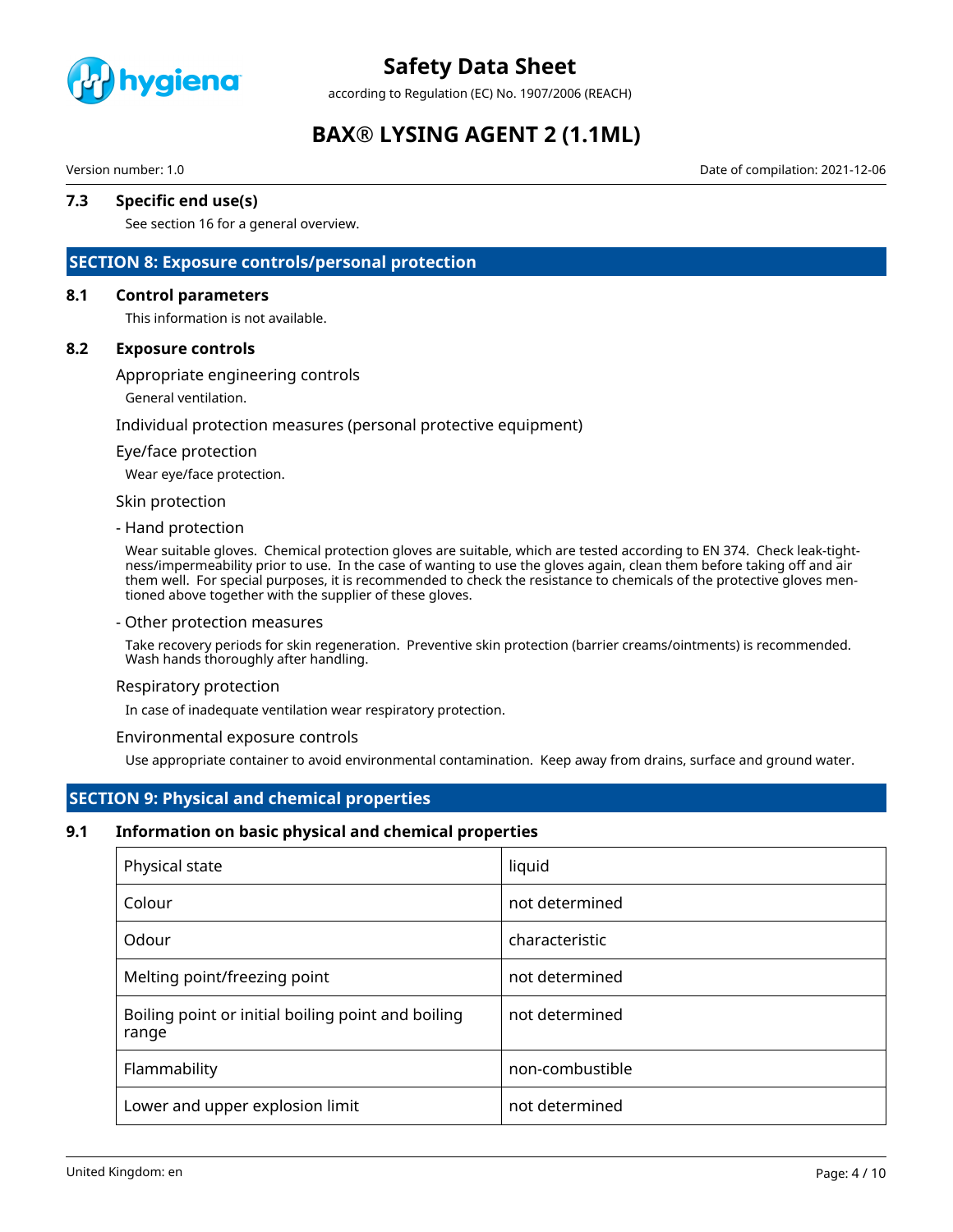

according to Regulation (EC) No. 1907/2006 (REACH)

# **BAX® LYSING AGENT 2 (1.1ML)**

Date of compilation: 2021-12-06

| Version number: 1.0 |  |
|---------------------|--|
|---------------------|--|

| Flash point               | not determined |
|---------------------------|----------------|
| Auto-ignition temperature | not determined |
| Decomposition temperature | not relevant   |
| pH (value)                | not determined |
| Kinematic viscosity       | not determined |
| Solubility(ies)           | not determined |

### Partition coefficient

| Partition coefficient n-octanol/water (log value) | this information is not available |
|---------------------------------------------------|-----------------------------------|
|---------------------------------------------------|-----------------------------------|

| <sup>.</sup> pressure<br>Vapour | not<br>rmined<br>புபு |
|---------------------------------|-----------------------|
|---------------------------------|-----------------------|

### Density and/or relative density

| Density                 | not determined                                |
|-------------------------|-----------------------------------------------|
| Relative vapour density | information on this property is not available |

| Particle characteristics | not relevant (liquid) |
|--------------------------|-----------------------|
|                          |                       |

#### **9.2 Other information**

| Information with regard to physical hazard classes   hazard classes acc. to GHS (physical hazards): not | relevant |  |
|---------------------------------------------------------------------------------------------------------|----------|--|
| Other safety characteristics                                                                            |          |  |
| Solvent content                                                                                         | 100 %    |  |
| Solid content                                                                                           | 0 %      |  |

# **SECTION 10: Stability and reactivity**

### **10.1 Reactivity**

Concerning incompatibility: see below "Conditions to avoid" and "Incompatible materials".

#### **10.2 Chemical stability**

The material is stable under normal ambient and anticipated storage and handling conditions of temperature and pressure.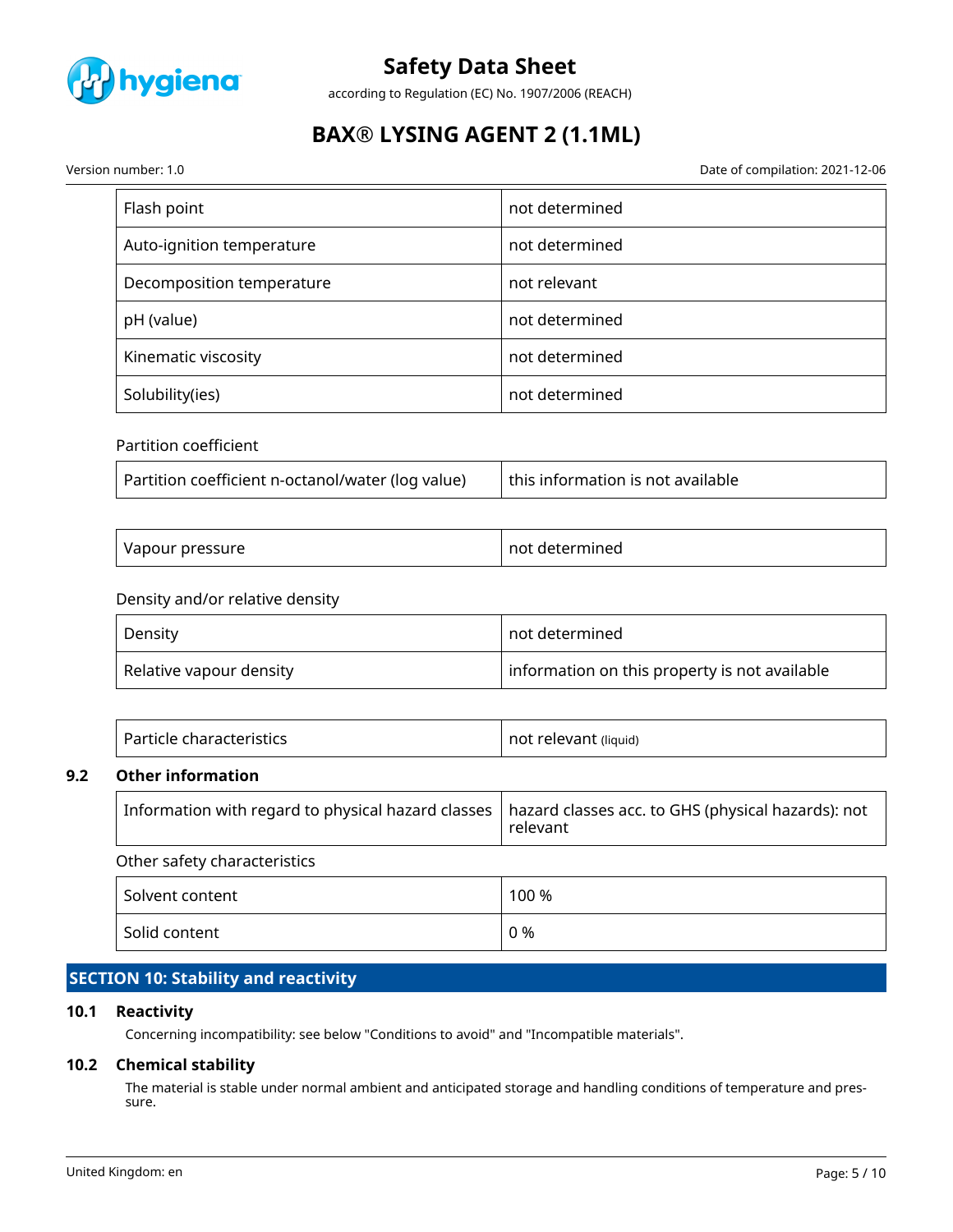

according to Regulation (EC) No. 1907/2006 (REACH)

# **BAX® LYSING AGENT 2 (1.1ML)**

Version number: 1.0 Date of compilation: 2021-12-06

#### **10.3 Possibility of hazardous reactions**

No known hazardous reactions.

#### **10.4 Conditions to avoid**

There are no specific conditions known which have to be avoided.

#### **10.5 Incompatible materials**

There is no additional information.

#### **10.6 Hazardous decomposition products**

Reasonably anticipated hazardous decomposition products produced as a result of use, storage, spill and heating are not known. Hazardous combustion products: see section 5.

### **SECTION 11: Toxicological information**

#### **11.1 Information on hazard classes as defined in Regulation (EC) No 1272/2008**

Test data are not available for the complete mixture.

#### Classification procedure

The method for classification of the mixture is based on ingredients of the mixture (additivity formula).

#### **Classification according to GHS (1272/2008/EC, CLP)**

This mixture does not meet the criteria for classification in accordance with Regulation No 1272/2008/EC.

#### Acute toxicity

Shall not be classified as acutely toxic.

#### Skin corrosion/irritation

Shall not be classified as corrosive/irritant to skin.

#### Serious eye damage/eye irritation

Shall not be classified as seriously damaging to the eye or eye irritant.

#### Respiratory or skin sensitisation

Shall not be classified as a respiratory or skin sensitiser.

#### Germ cell mutagenicity

Shall not be classified as germ cell mutagenic.

#### Carcinogenicity

Shall not be classified as carcinogenic.

#### Reproductive toxicity

Shall not be classified as a reproductive toxicant.

#### Specific target organ toxicity - single exposure

Shall not be classified as a specific target organ toxicant (single exposure).

#### Specific target organ toxicity - repeated exposure

Shall not be classified as a specific target organ toxicant (repeated exposure).

#### Aspiration hazard

Shall not be classified as presenting an aspiration hazard.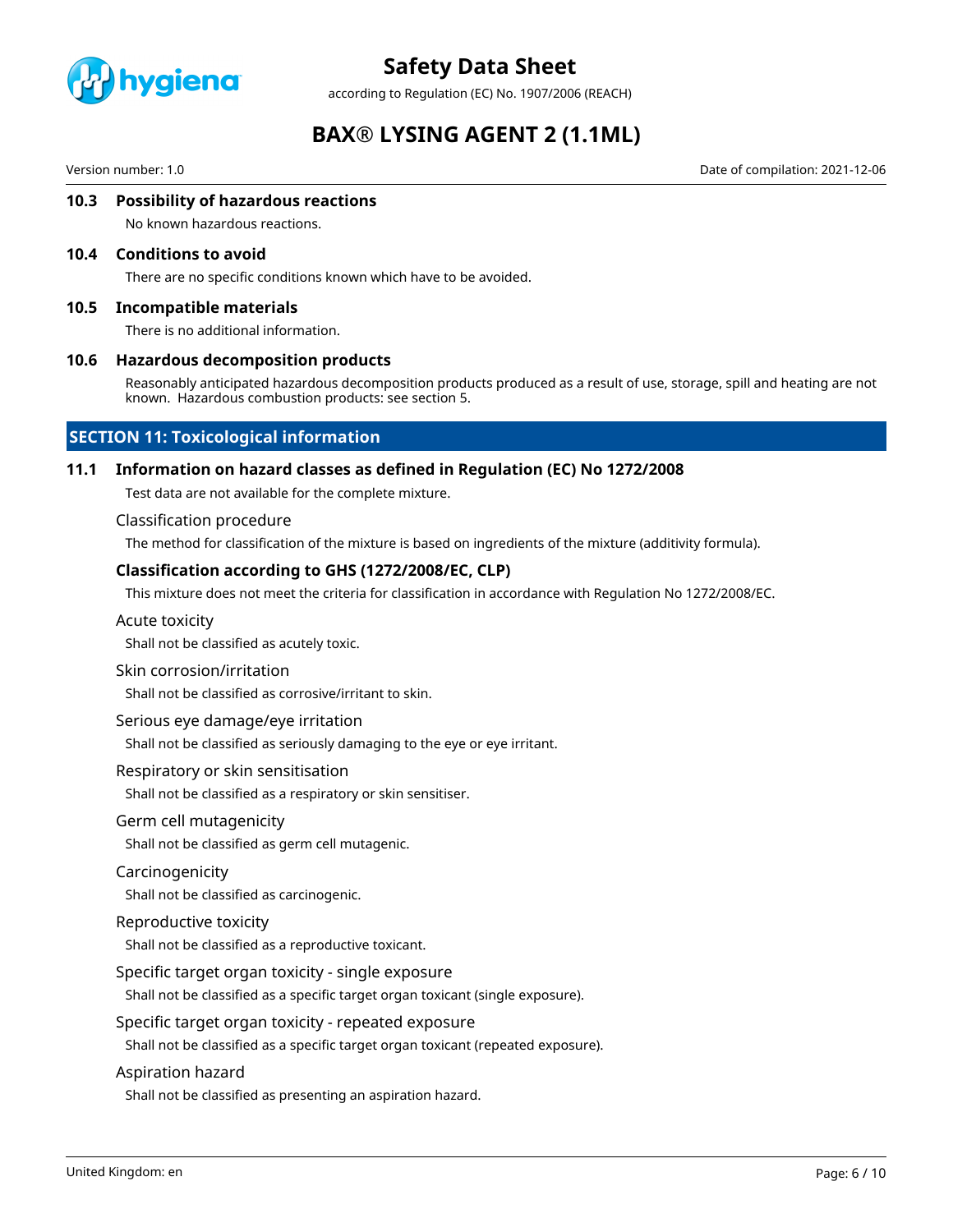

according to Regulation (EC) No. 1907/2006 (REACH)

# **BAX® LYSING AGENT 2 (1.1ML)**

Version number: 1.0 Date of compilation: 2021-12-06

### **11.2 Information on other hazards**

There is no additional information.

### **SECTION 12: Ecological information**

#### **12.1 Toxicity**

Shall not be classified as hazardous to the aquatic environment.

#### **12.2 Persistence and degradability**

Data are not available.

**12.3 Bioaccumulative potential**

Data are not available.

**12.4 Mobility in soil**

Data are not available.

# **12.5 Results of PBT and vPvB assessment**

Data are not available.

### **12.6 Endocrine disrupting properties**

None of the ingredients are listed.

#### **12.7 Other adverse effects**

Data are not available.

#### **SECTION 13: Disposal considerations**

#### **13.1 Waste treatment methods**

Sewage disposal-relevant information

Do not empty into drains. Avoid release to the environment. Refer to special instructions/safety data sheets.

#### Waste treatment of containers/packagings

Completely emptied packages can be recycled. Handle contaminated packages in the same way as the substance itself.

#### **Remarks**

Please consider the relevant national or regional provisions. Waste shall be separated into the categories that can be handled separately by the local or national waste management facilities.

ous goods regulations

# **SECTION 14: Transport information**

- **14.1 UN number or ID number not subject to transport regulations**
- **14.2 UN proper shipping name** not relevant
- **14.3 Transport hazard class(es)** none
- **14.4 Packing group not assigned**
- **14.5 Environmental hazards** non-environmentally hazardous acc. to the danger-

#### **14.6 Special precautions for user**

There is no additional information.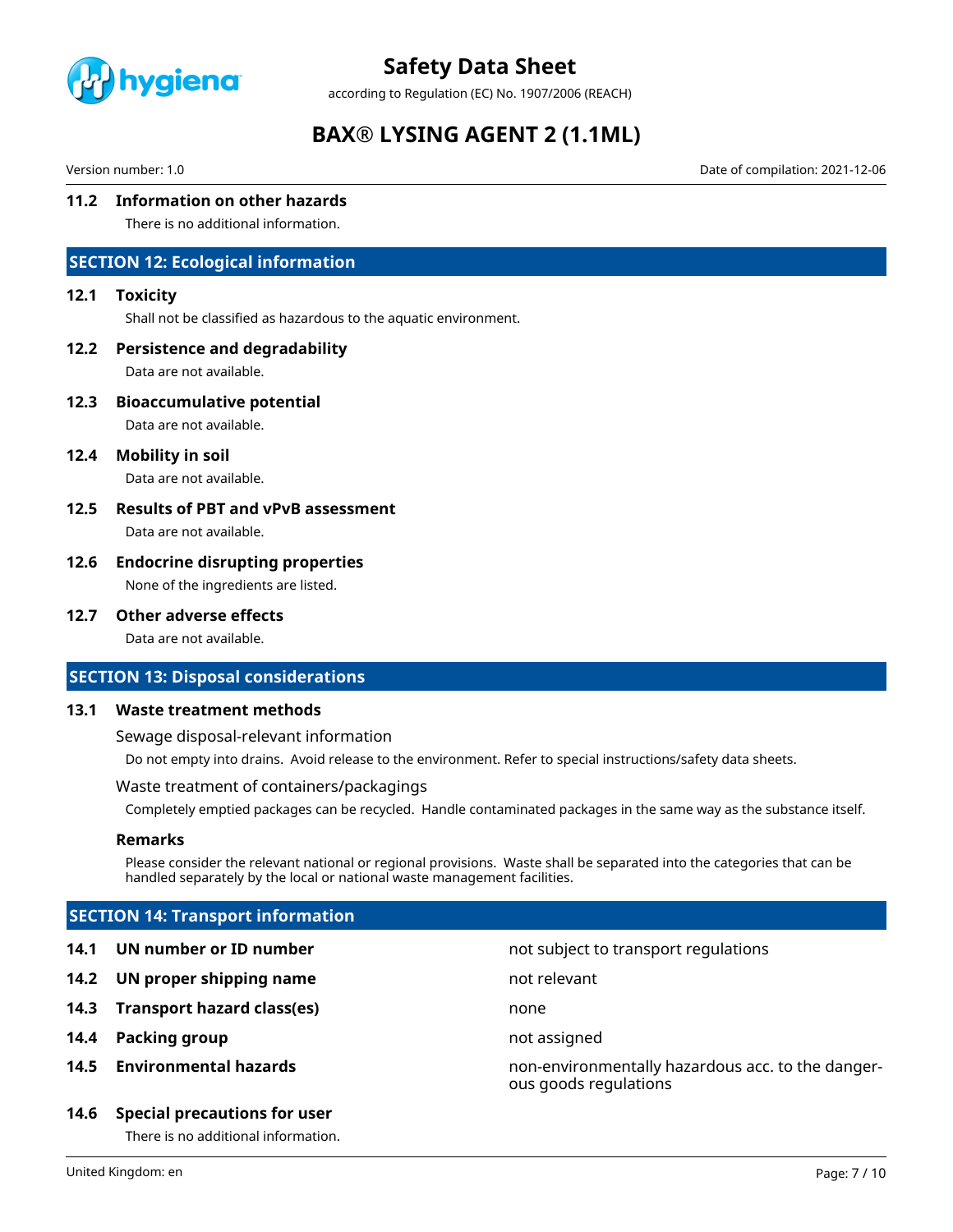

according to Regulation (EC) No. 1907/2006 (REACH)

# **BAX® LYSING AGENT 2 (1.1ML)**

Version number: 1.0 Date of compilation: 2021-12-06

### **14.7 Maritime transport in bulk according to IMO instruments**

The cargo is not intended to be carried in bulk.

### **Information for each of the UN Model Regulations**

#### **Transport of dangerous goods by road, rail and inland waterway (ADR/RID/ADN) - Additional information**

Not subject to ADR, RID and ADN.

#### **International Maritime Dangerous Goods Code (IMDG) - Additional information**

Not subject to IMDG.

# **International Civil Aviation Organization (ICAO-IATA/DGR) - Additional information**

Not subject to ICAO-IATA.

### **SECTION 15: Regulatory information**

# **15.1 Safety, health and environmental regulations/legislation specific for the substance or mixture Relevant provisions of the European Union (EU)**

#### **Restrictions according to REACH, Annex XVII**

none of the ingredients are listed

#### **List of substances subject to authorisation (REACH, Annex XIV) / SVHC - candidate list**

none of the ingredients are listed

#### **Deco-Paint Directive**

| l voc<br>content | .452 %<br>$\overline{\phantom{a}}$ |
|------------------|------------------------------------|
|------------------|------------------------------------|

#### **Industrial Emissions Directive (IED)**

| VOC<br>52 %<br>- -<br>$+$ $\sim$<br>- 45<br>. |  |
|-----------------------------------------------|--|
|-----------------------------------------------|--|

### **Directive on the restriction of the use of certain hazardous substances in electrical and electronic equipment (RoHS)**

none of the ingredients are listed

### **Regulation concerning the establishment of a European Pollutant Release and Transfer Register (PRTR)**

none of the ingredients are listed

#### **Water Framework Directive (WFD)**

none of the ingredients are listed

#### **Regulation on persistent organic pollutants (POP)**

None of the ingredients are listed.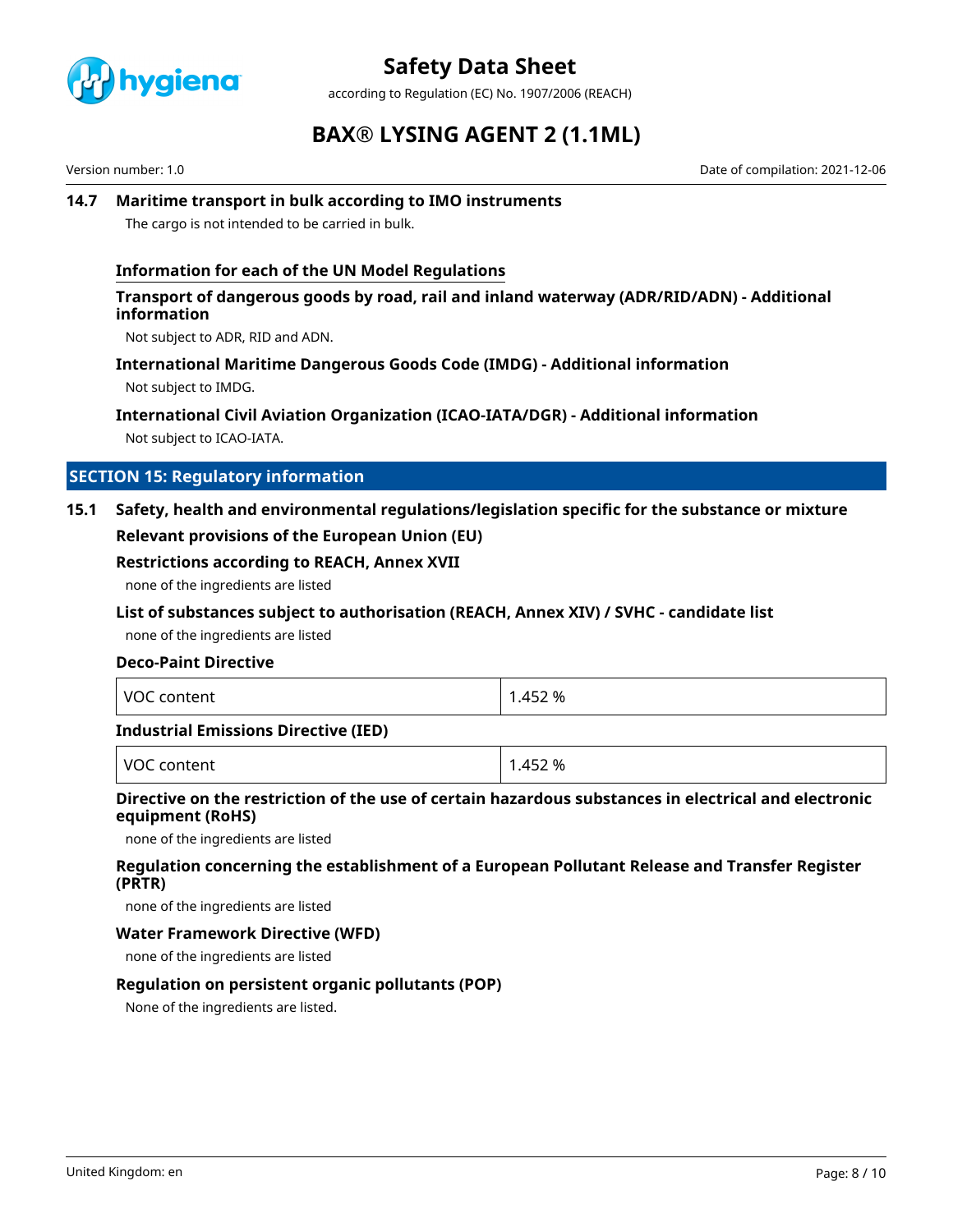

according to Regulation (EC) No. 1907/2006 (REACH)

# **BAX® LYSING AGENT 2 (1.1ML)**

Version number: 1.0 Date of compilation: 2021-12-06

### **National inventories**

| <b>Country</b> | <b>Inventory</b> | <b>Status</b>                  |
|----------------|------------------|--------------------------------|
| AU             | <b>AICS</b>      | not all ingredients are listed |
| CA             | <b>DSL</b>       | not all ingredients are listed |
| <b>CN</b>      | <b>IECSC</b>     | not all ingredients are listed |
| EU             | ECSI             | not all ingredients are listed |
| JP             | <b>CSCL-ENCS</b> | not all ingredients are listed |
| <b>KR</b>      | KECI             | not all ingredients are listed |
| MX             | <b>INSQ</b>      | not all ingredients are listed |
| NZ             | <b>NZIOC</b>     | not all ingredients are listed |
| PH             | <b>PICCS</b>     | not all ingredients are listed |
| <b>TW</b>      | <b>TCSI</b>      | all ingredients are listed     |
| US             | <b>TSCA</b>      | not all ingredients are listed |

#### Legend

| <b>AICS</b> | Australian Inventory of Chemical Substances                             |
|-------------|-------------------------------------------------------------------------|
| CSCL-ENCS   | List of Existing and New Chemical Substances (CSCL-ENCS)                |
| <b>DSL</b>  | Domestic Substances List (DSL)                                          |
| ECSI        | EC Substance Inventory (EINECS, ELINCS, NLP)                            |
| IECSC       | Inventory of Existing Chemical Substances Produced or Imported in China |
| INSO        | National Inventory of Chemical Substances                               |
| KECI        | Korea Existing Chemicals Inventory                                      |
| NZIoC       | New Zealand Inventory of Chemicals                                      |
| PICCS       | Philippine Inventory of Chemicals and Chemical Substances (PICCS)       |
| TCSI        | Taiwan Chemical Substance Inventory                                     |
| TSCA        | <b>Toxic Substance Control Act</b>                                      |

### **15.2 Chemical Safety Assessment**

Chemical safety assessments for substances in this mixture were not carried out.

# **SECTION 16: Other information**

# **Abbreviations and acronyms**

| Abbr.      | <b>Descriptions of used abbreviations</b>                                                                                                                                                                                     |
|------------|-------------------------------------------------------------------------------------------------------------------------------------------------------------------------------------------------------------------------------|
| <b>ADN</b> | Accord européen relatif au transport international des marchandises dangereuses par voies de navigation<br>intérieures (European Agreement concerning the International Carriage of Dangerous Goods by Inland Wa-<br>terways) |
| <b>ADR</b> | Accord relatif au transport international des marchandises dangereuses par route (Agreement concerning<br>the International Carriage of Dangerous Goods by Road)                                                              |
| CAS        | Chemical Abstracts Service (service that maintains the most comprehensive list of chemical substances)                                                                                                                        |
| <b>CLP</b> | Regulation (EC) No 1272/2008 on classification, labelling and packaging of substances and mixtures                                                                                                                            |
| <b>DGR</b> | Dangerous Goods Regulations (see IATA/DGR)                                                                                                                                                                                    |
| EC No      | The EC Inventory (EINECS, ELINCS and the NLP-list) is the source for the seven-digit EC number, an identifier<br>of substances commercially available within the EU (European Union)                                          |